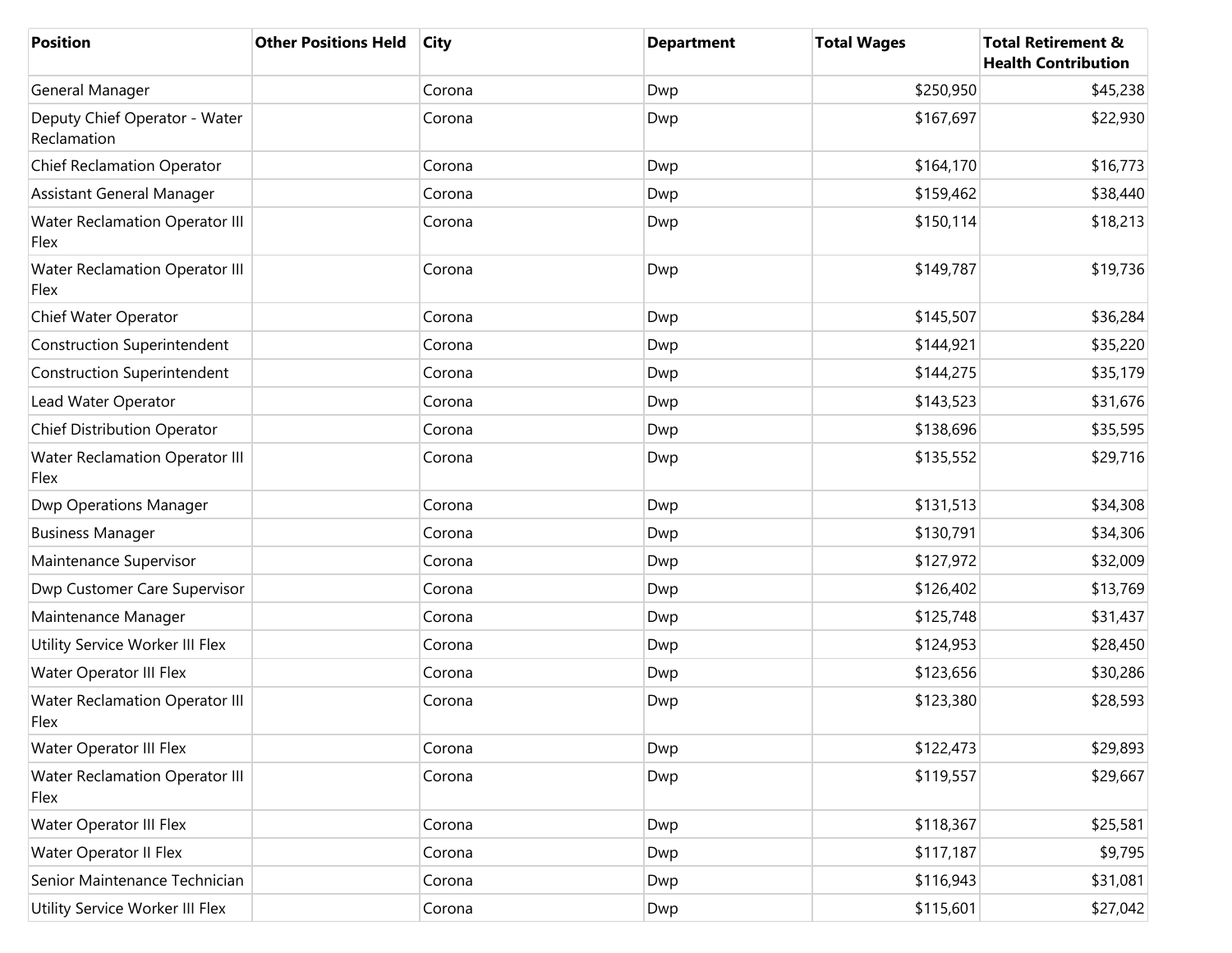| Maintenance Planner                            | Corona | Dwp | \$115,465 | \$30,856 |
|------------------------------------------------|--------|-----|-----------|----------|
| Utility Service Worker III Flex                | Corona | Dwp | \$113,008 | \$23,527 |
| Water Operator III Flex                        | Corona | Dwp | \$112,777 | \$29,240 |
| <b>Water Reclamation Operator III</b><br>Flex  | Corona | Dwp | \$110,432 | \$29,748 |
| <b>Water Reclamation Operator III</b><br>Flex  | Corona | Dwp | \$108,515 | \$28,314 |
| Regulatory Technician III Flex                 | Corona | Dwp | \$107,985 | \$10,948 |
| Lead Water Operator                            | Corona | Dwp | \$107,004 | \$17,972 |
| Maintenance Technician III Flex                | Corona | Dwp | \$106,588 | \$30,127 |
| <b>Business Supervisor</b>                     | Corona | Dwp | \$105,649 | \$12,286 |
| Maintenance Technician II Flex                 | Corona | Dwp | \$103,316 | \$8,724  |
| Maintenance Technician III Flex                | Corona | Dwp | \$103,303 | \$29,199 |
| <b>Water Reclamation Operator II</b><br>Flex   | Corona | Dwp | \$102,481 | \$12,816 |
| Water Operator III Flex                        | Corona | Dwp | \$102,478 | \$27,752 |
| <b>Water Reclamation Operator III</b><br>Flex  | Corona | Dwp | \$100,558 | \$16,076 |
| Maintenance Technician II Flex                 | Corona | Dwp | \$100,397 | \$9,128  |
| <b>Instrumentation And Control</b><br>Engineer | Corona | Dwp | \$99,792  | \$29,968 |
| Utility Service Worker III Flex                | Corona | Dwp | \$98,975  | \$27,523 |
| Water Resources Specialist III<br>Flex         | Corona | Dwp | \$97,486  | \$9,229  |
| Water Operator II Flex                         | Corona | Dwp | \$96,693  | \$7,499  |
| Regulatory Technician III Flex                 | Corona | Dwp | \$95,668  | \$25,411 |
| Water Operator II Flex                         | Corona | Dwp | \$95,208  | \$7,576  |
| <b>Water Reclamation Operator III</b><br>Flex  | Corona | Dwp | \$94,091  | \$23,923 |
| Maintenance Technician II Flex                 | Corona | Dwp | \$93,145  | \$7,673  |
| <b>Dwp Operations Analyst II</b>               | Corona | Dwp | \$92,766  | \$19,518 |
| Utility Service Worker II Flex                 | Corona | Dwp | \$92,477  | \$25,539 |
| Utility Service Worker II Flex                 | Corona | Dwp | \$91,173  | \$6,796  |
| Water Operator II Flex                         | Corona | Dwp | \$90,973  | \$28,053 |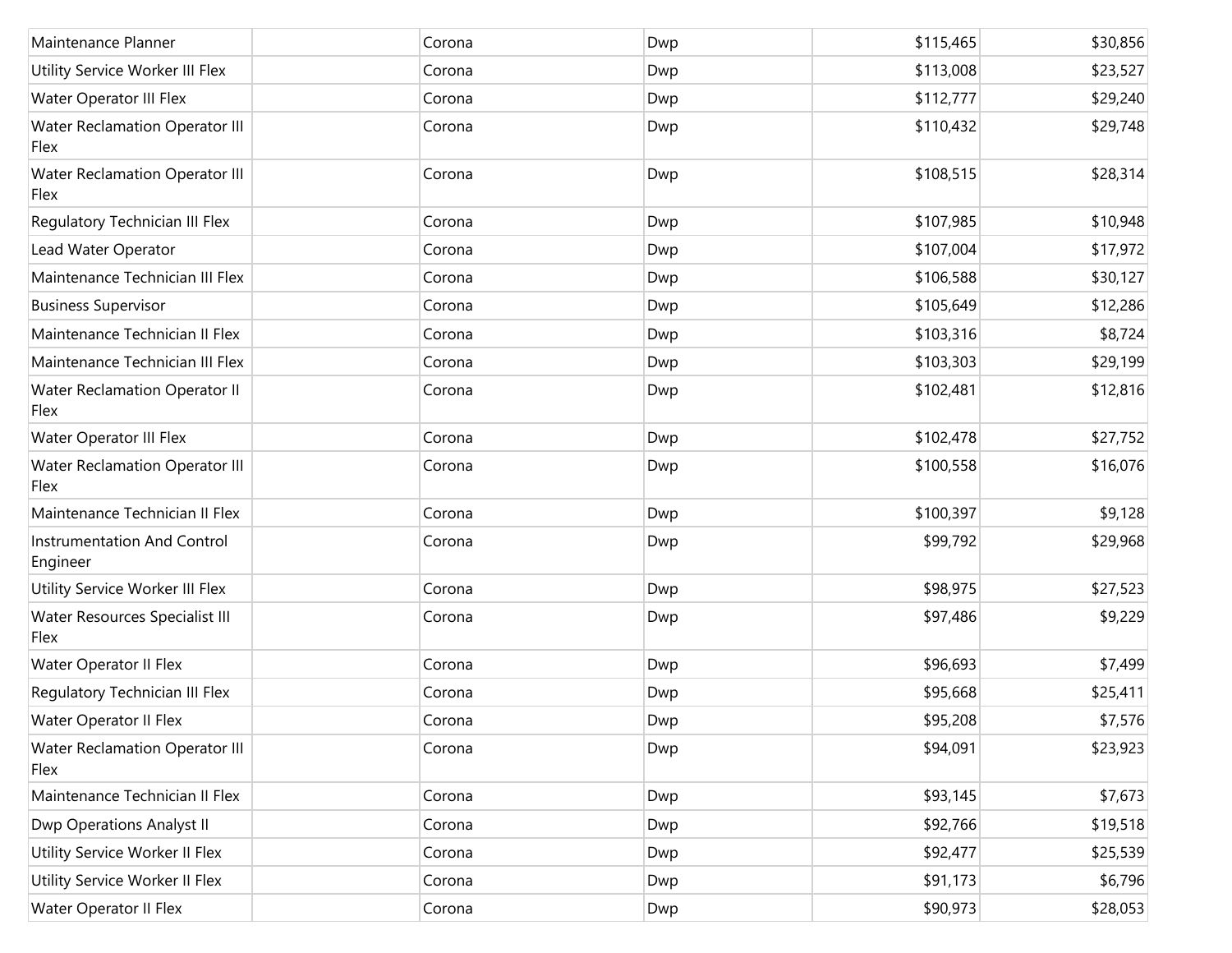| Utility Service Worker I Flex                   | Corona | Dwp | \$89,974 | \$4,970  |
|-------------------------------------------------|--------|-----|----------|----------|
| Utility Service Worker III Flex                 | Corona | Dwp | \$89,601 | \$28,195 |
| Dwp Customer Care<br>Representative III Flex    | Corona | Dwp | \$89,437 | \$7,776  |
| Utility Service Worker II Flex                  | Corona | Dwp | \$89,063 | \$27,414 |
| Water Operator II Flex                          | Corona | Dwp | \$87,864 | \$27,087 |
| Maintenance Technician II Flex                  | Corona | Dwp | \$87,612 | \$27,624 |
| Maintenance Technician I Flex                   | Corona | Dwp | \$86,392 | \$7,124  |
| Utility Service Worker I Flex                   | Corona | Dwp | \$85,697 | \$13,874 |
| Utility Service Worker II Flex                  | Corona | Dwp | \$85,059 | \$7,571  |
| Management Analyst II                           | Corona | Dwp | \$82,093 | \$14,866 |
| Utility Service Worker I Flex                   | Corona | Dwp | \$80,948 | \$4,937  |
| Management Analyst II                           | Corona | Dwp | \$80,019 | \$26,887 |
| <b>Lead Customer Services</b><br>Representative | Corona | Dwp | \$77,260 | \$26,902 |
| Administrative Supervisor                       | Corona | Dwp | \$77,186 | \$27,477 |
| Management Analyst I                            | Corona | Dwp | \$75,027 | \$5,724  |
| Water Operator I Flex                           | Corona | Dwp | \$74,469 | \$25,250 |
| Water Operator I Flex                           | Corona | Dwp | \$72,205 | \$20,987 |
| Water Resources Technician I<br>Flex            | Corona | Dwp | \$66,603 | \$5,267  |
| Dwp Administrative Secretary                    | Corona | Dwp | \$65,933 | \$13,520 |
| Dwp Customer Care<br>Representative II Flex     | Corona | Dwp | \$63,976 | \$4,405  |
| Dwp Customer Care<br>Representative III Flex    | Corona | Dwp | \$59,327 | \$13,627 |
| Dwp Customer Care<br>Representative II Flex     | Corona | Dwp | \$58,829 | \$14,002 |
| Maintenance Technician I Flex                   | Corona | Dwp | \$58,169 | \$18,208 |
| Dwp Customer Care<br>Representative III Flex    | Corona | Dwp | \$54,190 | \$13,496 |
| Dwp Customer Care<br>Representative II Flex     | Corona | Dwp | \$51,567 | \$23,229 |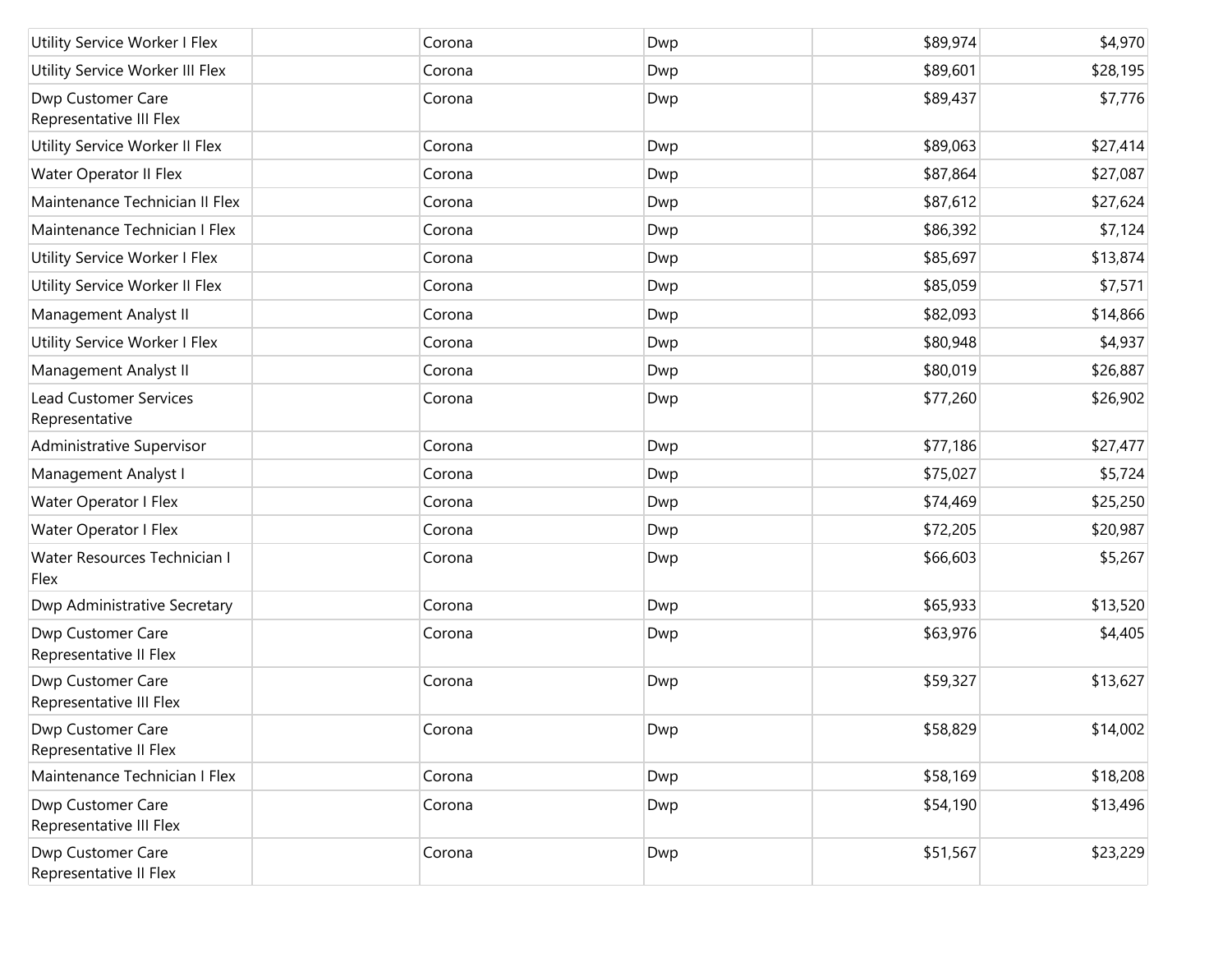| Dwp Customer Care<br>Representative III Flex  | Corona |        | Dwp | \$47,660 | \$16,959 |
|-----------------------------------------------|--------|--------|-----|----------|----------|
| Dwp Customer Care<br>Representative I Flex    | Corona |        | Dwp | \$44,858 | \$11,438 |
| Administrative Assistant                      |        | Corona | Dwp | \$42,999 | \$9,497  |
| Water Operator III Flex                       |        | Corona | Dwp | \$40,116 | \$6,518  |
| Water Reclamation Operator III<br>Flex        |        | Corona | Dwp | \$37,496 | \$6,109  |
| Dwp Administrative Clerk                      |        | Corona | Dwp | \$32,939 | \$7,967  |
| Dwp Customer Care<br>Representative I Flex    |        | Corona | Dwp | \$32,671 | \$12,900 |
| Water Operator II Flex                        | Corona |        | Dwp | \$30,342 | \$4,998  |
| Office Assistant                              | Corona |        | Dwp | \$29,875 | \$2,500  |
| Maintenance Technician I Flex                 | Corona |        | Dwp | \$29,015 | \$10,947 |
| Water Operator I Flex                         | Corona |        | Dwp | \$28,773 | \$2,800  |
| Intern I                                      | Corona |        | Dwp | \$26,296 | \$2,139  |
| Water Operator I Flex                         | Corona |        | Dwp | \$23,580 | \$6,083  |
| Utility Service Worker III Flex               | Corona |        | Dwp | \$22,888 | \$16,962 |
| Dwp Customer Care<br>Representative I Flex    | Corona |        | Dwp | \$17,078 | \$1,440  |
| Dwp Customer Care<br>Representative I Flex    | Corona |        | Dwp | \$16,804 | \$9,655  |
| Dwp Customer Care<br>Representative I Flex    | Corona |        | Dwp | \$15,834 | \$4,212  |
| Utility Service Worker I Flex                 |        | Corona | Dwp | \$15,759 | \$20,637 |
| Dwp Customer Care<br>Representative I Flex    | Corona |        | Dwp | \$14,074 | \$3,994  |
| Dwp Customer Care<br>Representative I Flex    | Corona |        | Dwp | \$13,767 | \$2,395  |
| <b>Water Reclamation Operator I</b><br>Flex   |        | Corona | Dwp | \$9,229  | \$1,446  |
| <b>Water Reclamation Operator III</b><br>Flex |        | Corona | Dwp | \$7,900  | \$1,441  |
| Dwp Customer Care<br>Representative I Flex    |        | Corona | Dwp | \$4,294  | \$399    |